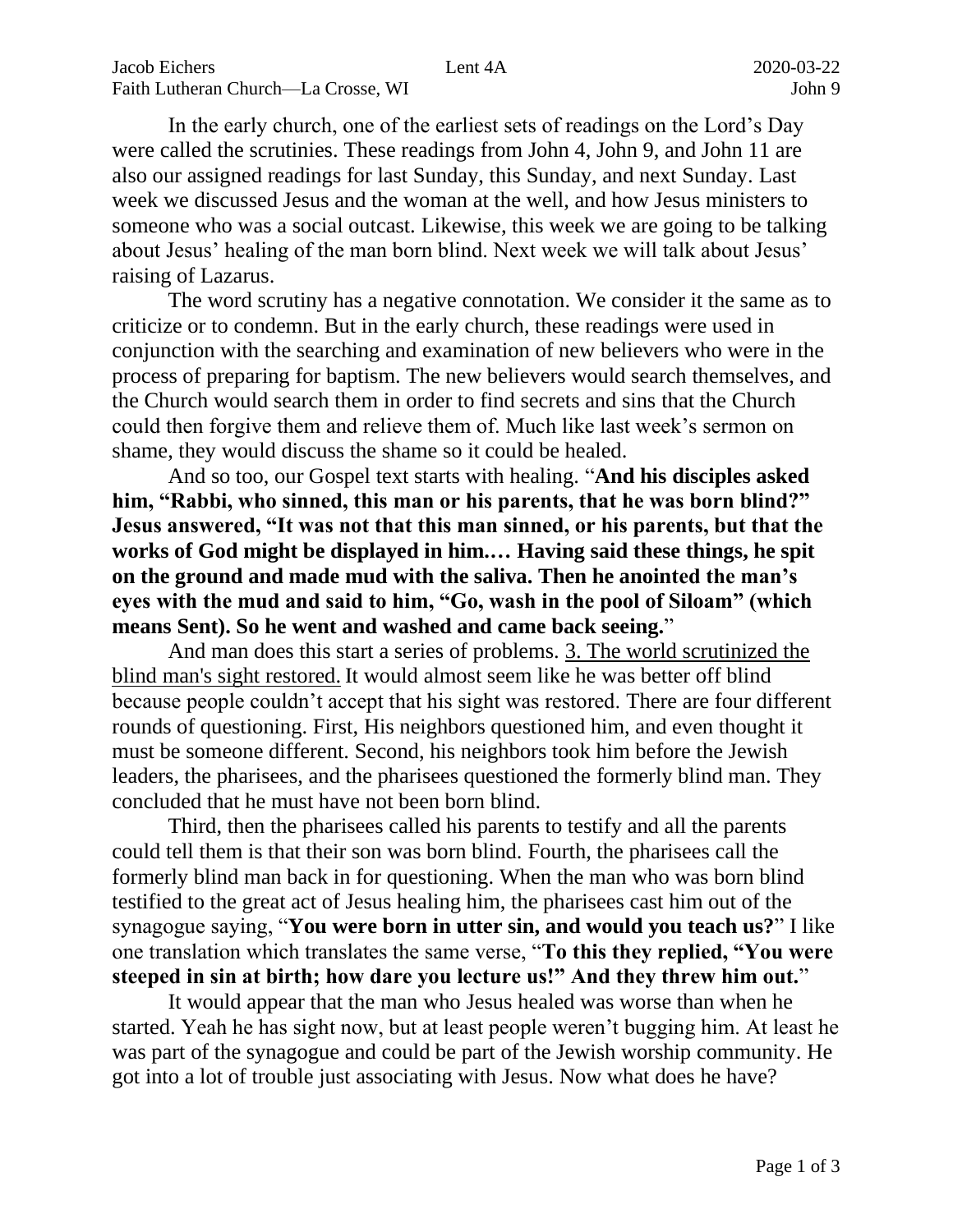Often, we find that when we become Christians, or when we at least start to take our faith more seriously, we come under scrutiny. People might ask us, "Your God healed the blind man, why not heal this coronavirus?" "You're spending your time watching a video of your pastor from your home? There's probably something more interesting or entertaining that you could put on your screen." People might call us hypocrites and point out inconsistencies in what we believe compared to how we act. Our association with Jesus gets us into all trouble.

I think few of us listening to this have been literally kicked out of a synagogue for our belief in Jesus. However, maybe we've found that we have to stop hanging out with a group of friends who was a bad influence on us. Maybe we stopped associating with certain clubs or organizations whose values don't match ours. Maybe we had to give up certain practices and lifestyles. Now what do we have? Maybe scrutiny isn't such a good thing.

In the early church the scrutinies were a time of cleansing and renewal for the new believers. The word scrutiny comes from the Latin word scrutari which means to search diligently, To scour, to search with a fine tooth comb.

In the ancient world, the scrutari were a group of people who would search piles of rubbish to find something valuable. We have words for these individuals today: scavengers, dumpster divers, and freegans. All of these are modern day scrutari. The point is to search for something valuable among the junk. An acquaintance of mine from college used to search dumpsters to find discarded food. He could find \$200 a week in perfectly fine food including things like cherry-smoked tenderloin, strawberries, and premium dark chocolate.

Why would I mention something so disgusting? I mention it because Jesus is one such scavenger. 2. Jesus searches, knows, and redeems you. Christianity isn't about what we do for God. It isn't about giving Jesus our heart, as if that was an asset and not a liability. A famous Lutheran theologian once wrote, "It is one thing to choose Jesus as one's Lord and Savior, to give him one's heart and commit oneself to him, and that he now accepts one into his little flock; it is a very different thing to believe on him as a Redeemer of sinners, of whom one is chief. One does not choose a Redeemer for oneself, you understand, nor give one's heart to him. The heart is a rusty old can on a junk heap. A fine birthday gift, indeed! But a wonderful Lord passes by, and has mercy on the wretched tin can, sticks his walking cane through it, and rescues it from the junk pile and takes it home with him. That is how it is" (Bo Giertz, *Hammer of God*, 1973, page 147).

Jesus could have kept on walking past the man born blind. He probably had other things to get to. People to meet; places to go. Most people would have walked past a blind beggar without much thought, but Jesus looked past what others might consider piles of garbage to find someone who needed saving, who needed redeeming.